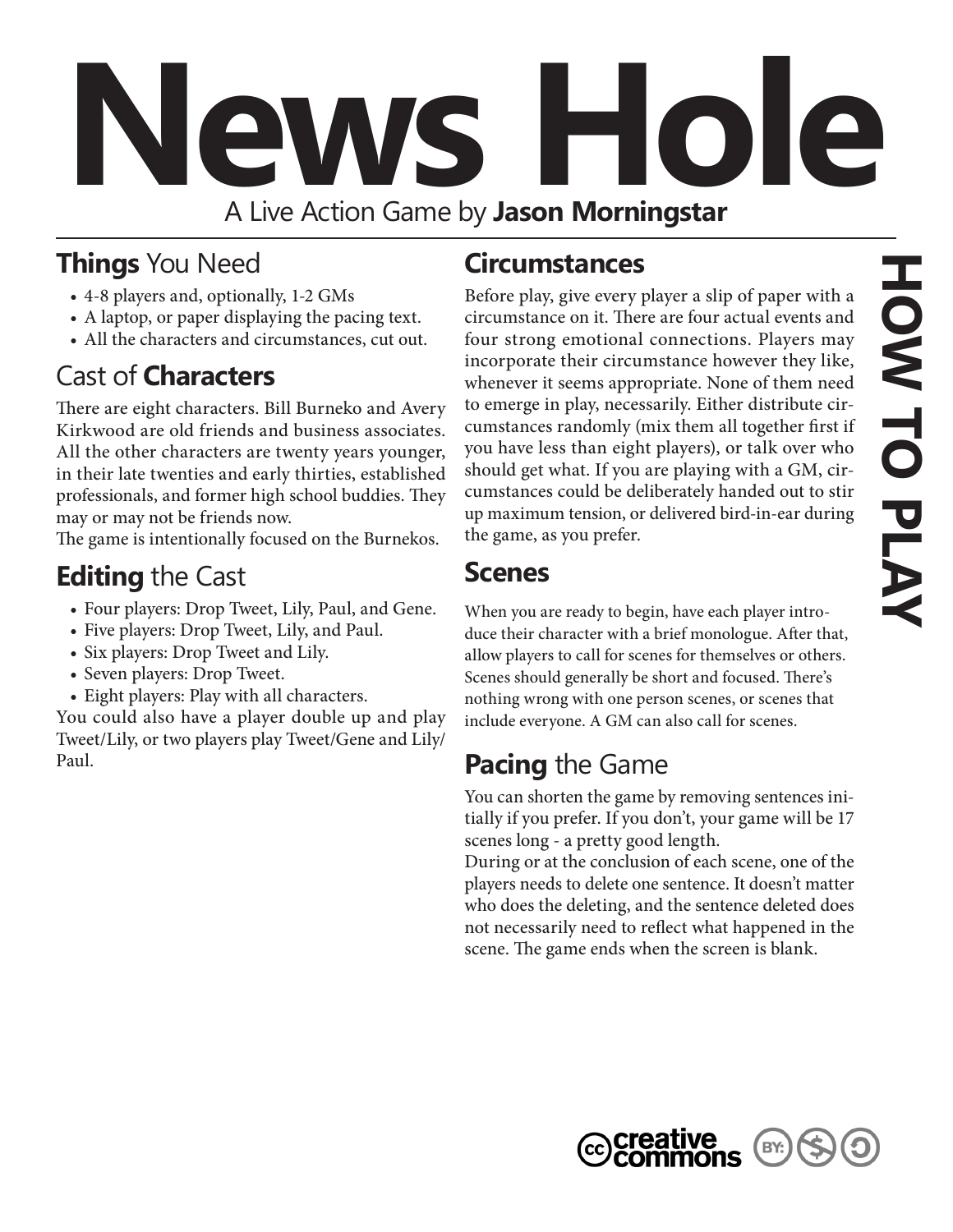### **Bill Burneko**

**Publisher of the Clarion-Advance**

**Father of TOM and LILY**

You are the publisher of the Clarion-Advance, a dying local newspaper dependent on Kirkwood Automotive advertising to stay afloat.

**Why are you such a fierce defender of your son?**

#### **Tom Burneko**

**Internet Entrepreneur**

**Son of BILL, and brother of LILY**

You are the Internet-famous creator of News Hole, a news aggregator and all-around killer app.

**What drove you to build a tool that will destroy your father's livelihood?**

### **Lily Burneko**

**Web Manager of the Clarion-Advance**

**Daughter of BILL and sister of TOM**

You manage the Web version of the Clarion-Advance for your father.

**How far will you go to save the family paper?**



**Owner of Kirkwood Automotive Group**

**Father of GENE and PAUL** 

You are the owner of the Kirkwood Automotive empire, which is being killed by Internet sales.

**Why are you so terrified of change, and what will you do to prevent it?**

*Front of name tag Fold Rear of name tag*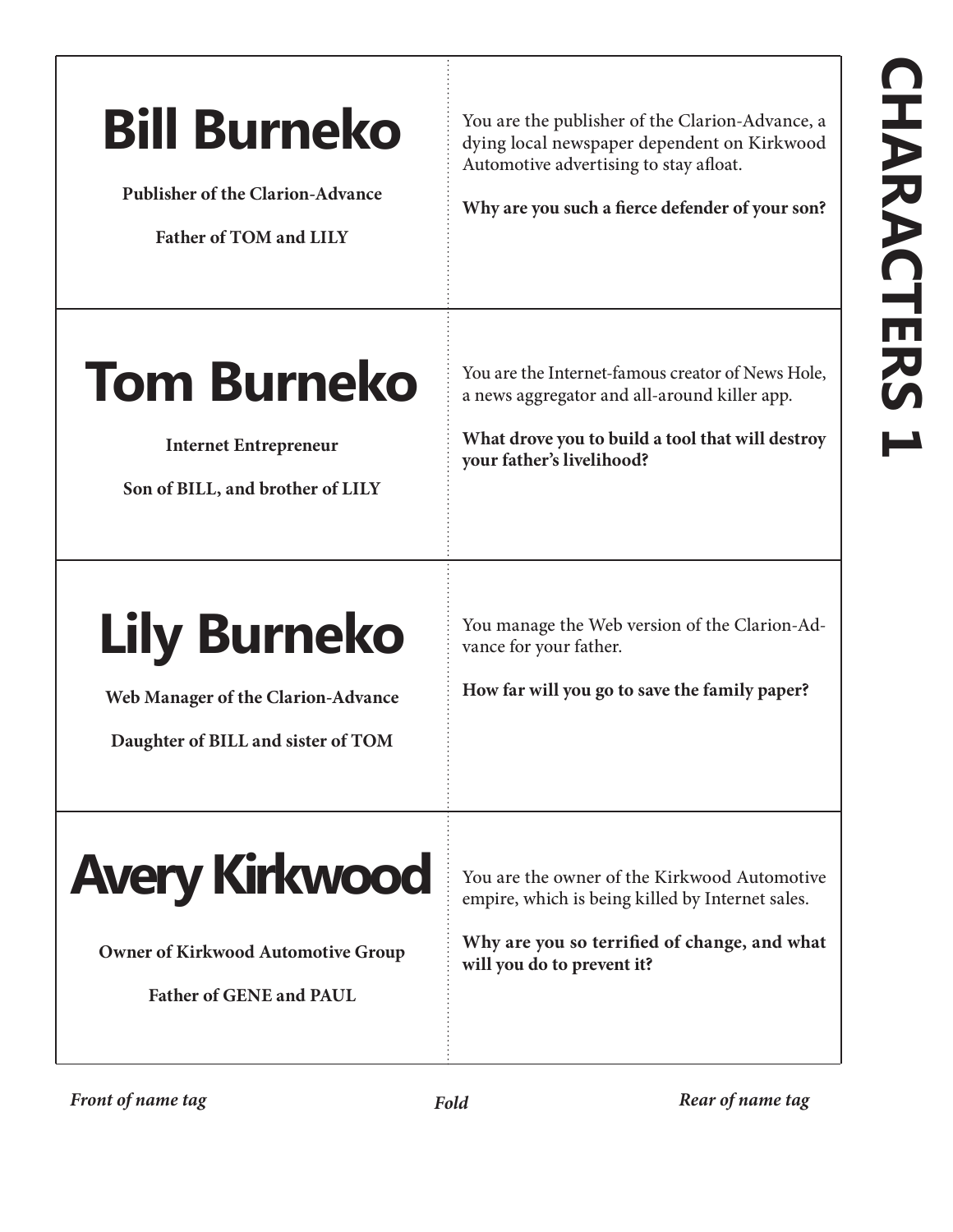| <b>Tweet Partlow</b><br><b>Kirkwood Tire Shop Employee</b><br>Old friend from high school                                               | You are a Kirkwood Tire shop employee and part-<br>time drug dealer.<br>Why is your future a huge fucking black cloud?                                                                         |
|-----------------------------------------------------------------------------------------------------------------------------------------|------------------------------------------------------------------------------------------------------------------------------------------------------------------------------------------------|
| <b>Anna Wayne</b><br><b>Reporter for the Clarion-Advance</b><br>Old friend from high school                                             | You are a reporter for the Clarion-Advance whose<br>husband was killed last year in Iraq.<br>How are you going to knock Internet "journal-<br>ism" down a few pegs?                            |
| <b>Gene Kirkwood</b><br><b>Blogger and Businessman</b><br>Son of AVERY and younger brother of PAUL                                      | You are a well-known blogger and gadfly, and<br>manage a medical billing office.<br>Who are you trying to impress with your "bring-<br>ing down old media" rants?                              |
| <b>Paul Kirkwood</b><br>Manager of Internet Sales for the Kirkwood<br><b>Automotive Group</b><br>Son of AVERY and older brother of GENE | You are the favorite son and a Junior executive<br>with Kirkwood Automotive in charge of Internet<br>sales.<br>Who turned you into a coked-up bully, and what<br>are you going to do about it? |
| Front of name tag                                                                                                                       | Rear of name tag<br>Fold                                                                                                                                                                       |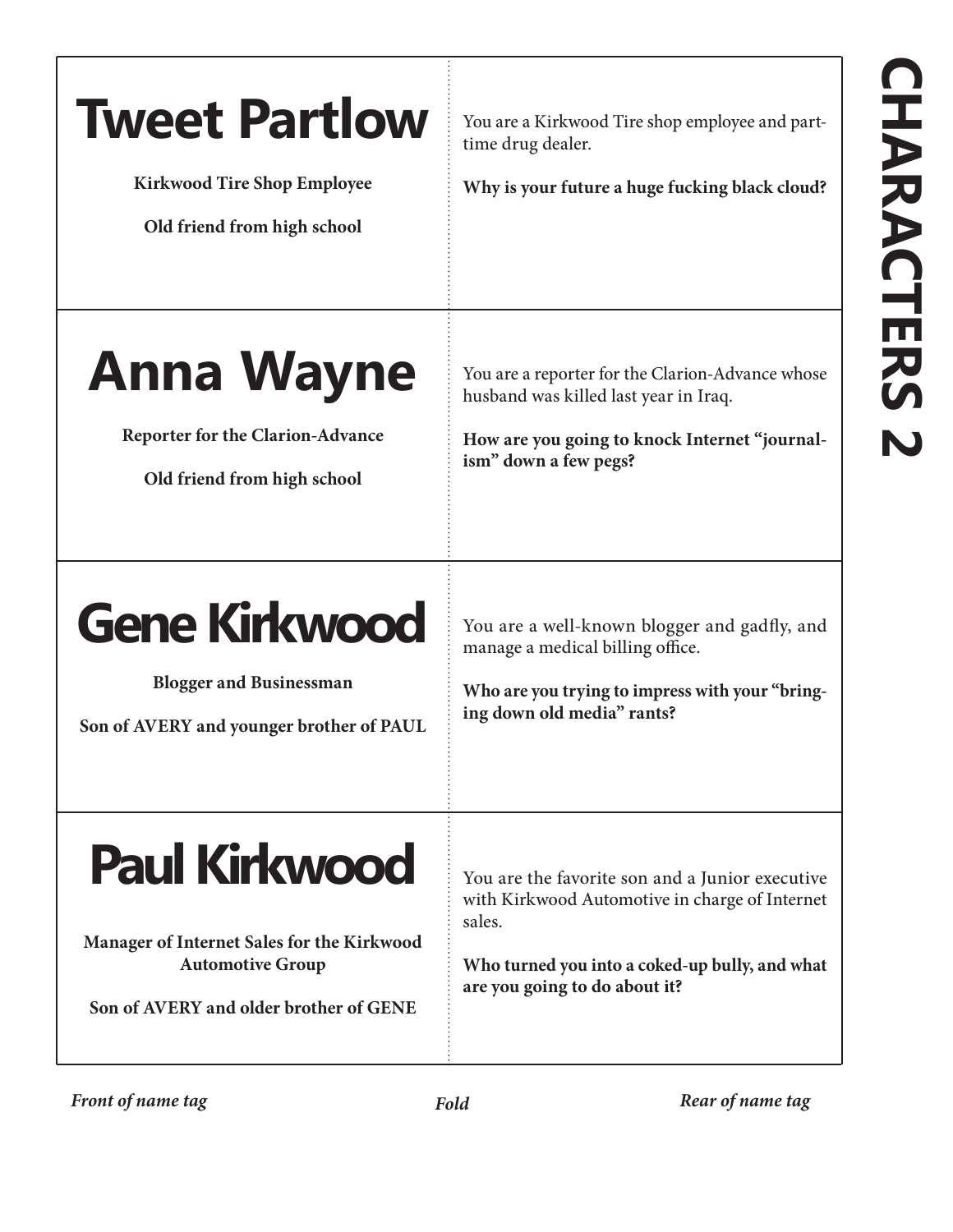### **Bankruptcy**

Kirkwood Automotive must file for Chapter 11 protection. You don't need to share this until you choose to introduce it into the game.

# **Money Hole**

A silicon Valley consortium offers to fund a massive expansion of News Hole that will monetize Web news content and might effectively kill mainstream print media. You don't need to share this until you choose to introduce it into the game.

#### **Kill File**

You've been quietly informed of a legal "irregularity" that will smear Gene's online reputation and sink his little blog forever. It will probably also get him arrested. You don't need to share this until you choose to introduce it into the game.

### **"I love you"**

Choose another character you love. Let everyone know in your initial scene. Maybe they love you too; maybe not. You'll find out in play.

#### A national media syndicate offers to form a Joint Operating Agreement with the Clarion-Advance and a rival paper, ending editorial control and turning it into a semi-profitable zombie of ads and wire service stories. You don't need to share this until you choose to introduce it.

**JOA**

## **"You love me"**

Choose another character who loves you. Let everyone know in your initial scene. Maybe you love them too; maybe not. You'll find out in play.

### **"I hate you"**

Choose another character you hate. Let everyone know in your initial scene. Maybe they hate you too; maybe not. You'll find out in play.

### **"You hate me"**

Choose another character who hates you. Let everyone know in your initial scene. Maybe you hate them too; maybe not. You'll find out in play.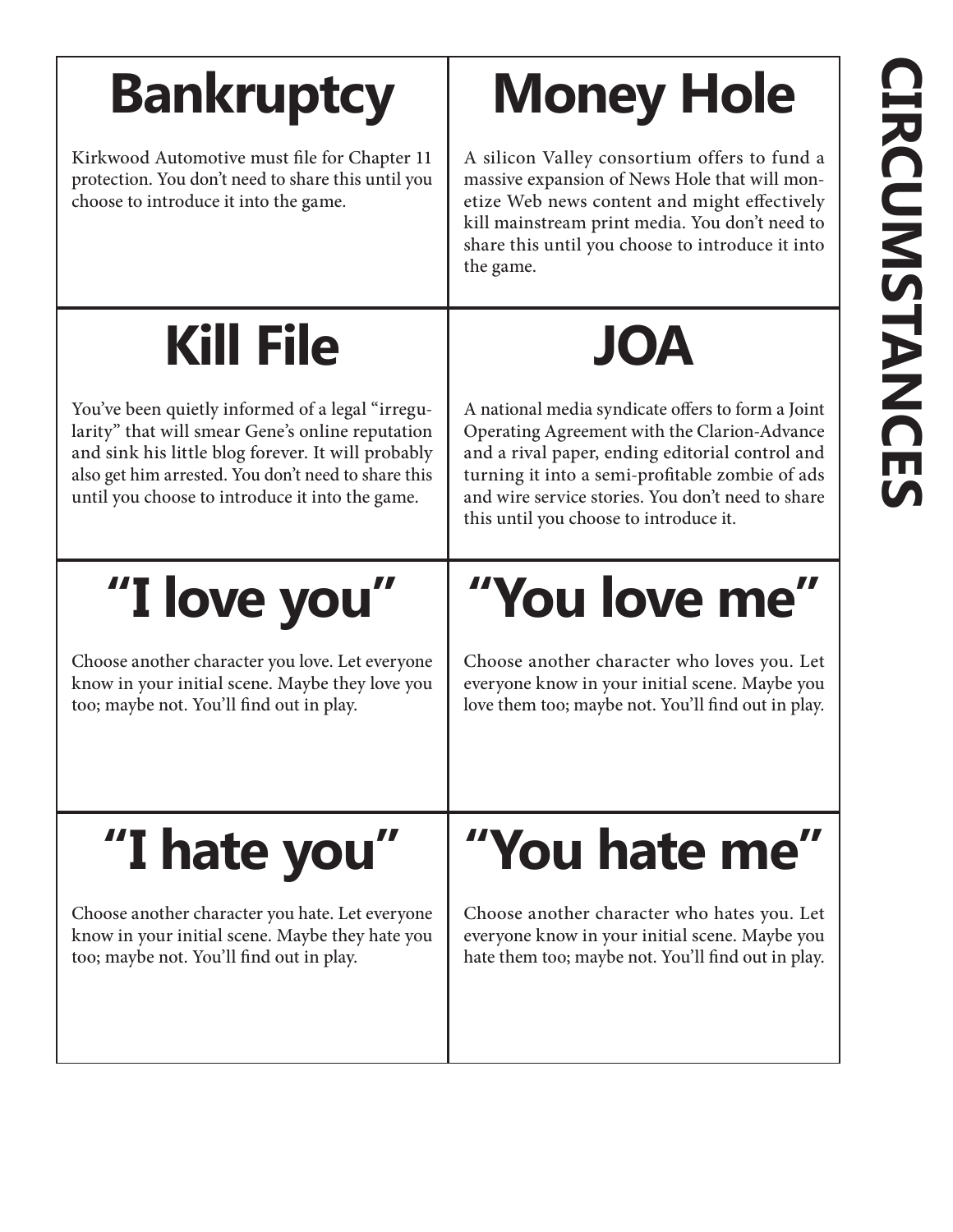- **Americans are a bold, inquisitive, literate, civil people.**
- **This community will fight to keep their newspaper alive.**
- **The Internet is a tool of freedom and prosperity.**
- **Our family can weather this storm.**
- **I'm a good person.**
- **I'm making the right decision.**
- **No one needs to be afraid of the future.**
- **If a person works hard they will be rewarded.**
- **The role of the newspaper in civil society is irreplaceable**
- **You can always trust your friends.**
- **We must forgive one another for our mistakes.**
- **Truth is not a subjective quality.**
- **Change is good.**
- **I'm happy.**
- **Fighting for what you believe in is the American way.**
- **If we work together everything will be all right.**
- **I can protect the people I care about.**